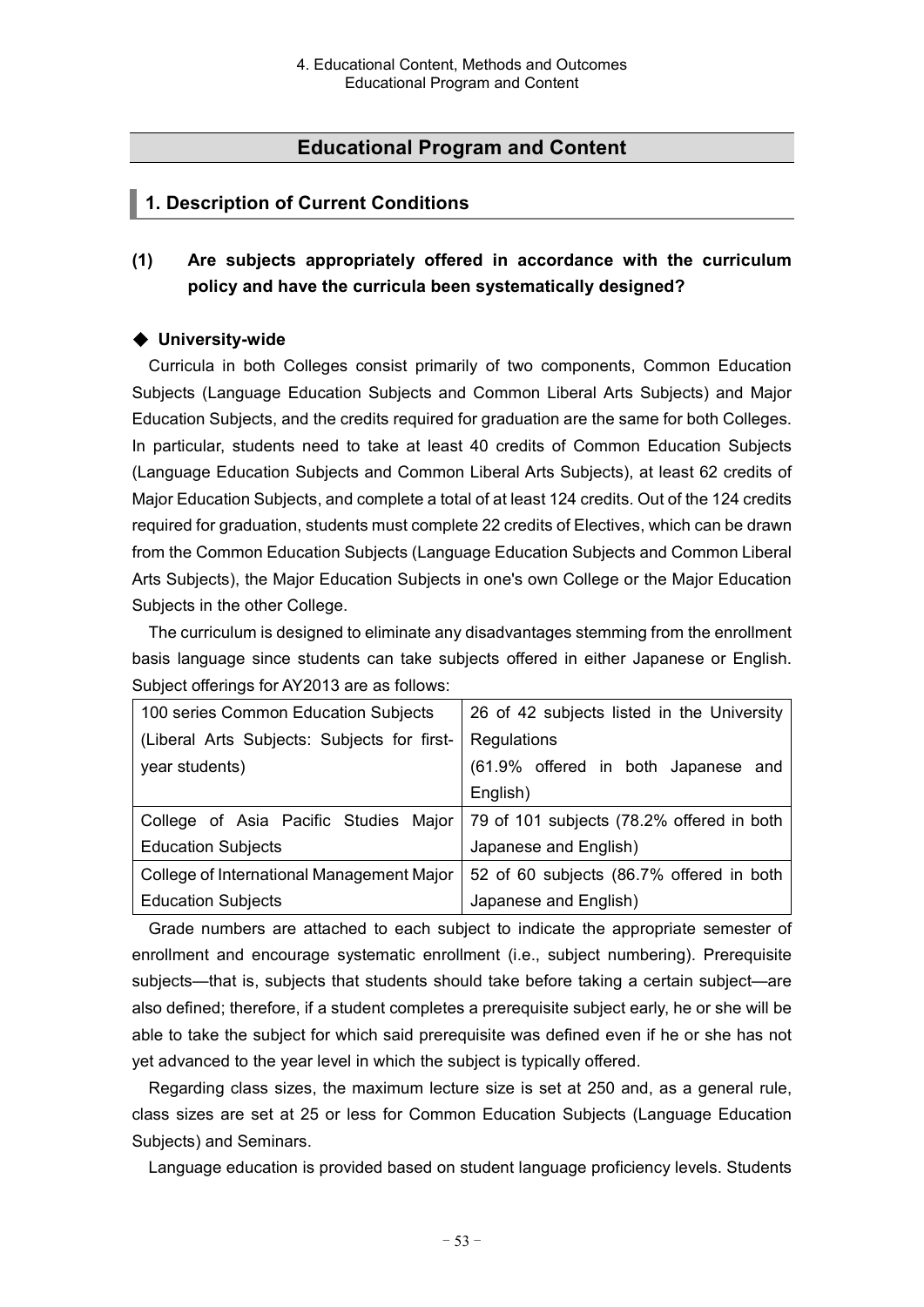who enroll on a Japanese basis take English placement tests upon enrollment to determine if they will study under the English Standard Track (24 required credits from Elementary English to Upper Intermediate English) or the English Advanced Track (12 required credits through Advanced English I or II).

Students who enroll on an English basis are required to complete 16 credits of Japanese language subjects across four skill levels (Japanese Foundation Course I through Japanese Intermediate Course).

There are also sufficient numbers of elective language subjects that advanced students can take once they have completed their required subjects. These include subjects such as English for Discussion and Debate, English Business Writing, Japanese Language and Culture I and Career Japanese.

APU also offers instruction in the native tongues of students from the Asia Pacific region. Collectively referred to as Asia Pacific Language Subjects, students can take Chinese (I - IV, 16 credits), Korean (I - IV, 16 credits), Spanish (I - IV, 14 credits), Malay/Indonesian (I - IV, 14 credits), Thai (I - IV, 14 credits), and Vietnamese (I - IV, 14 credits).

There are a total of 64 Language Education Subjects (English, Japanese and AP languages) listed in the University Regulations as follows: English—20 subjects; Japanese—18 subjects; AP Languages—24 subjects; Intensive Language Learning Overseas—1 subject; and Special Lecture (Language Education)—1 subject.

Common Education Subjects (Common Liberal Arts Subjects), which are common 100 series (first-year) subjects for both Colleges, include subjects, such as the following, which aim to cultivate a comprehensive understanding of the Asia Pacific region: Religions of the Asia Pacific, Business Affairs in the Asia Pacific, History of the Asia Pacific, Languages of the Asia Pacific, Geography of the Asia Pacific and Culture and Society of the Asia Pacific.

First-Year Student Workshop I and II, a pair of subjects for all incoming freshmen, were established to assist students in their transition to university-level learning, in which a proactive, self-directed approach is required in order to identify and solve problems on one's own accord, and to ensure effective learning at APU by students from around the world who have diverse educational backgrounds.

The curriculum also includes systematically placed information subjects to boost students' information literacy.

| 100        | series                | (for | $first-year$                       | Internet Fundamentals, Programming I and Computer |
|------------|-----------------------|------|------------------------------------|---------------------------------------------------|
| students)  |                       |      |                                    | Literacy                                          |
| <b>200</b> | series                | (for | second-year                        | Programming II, Data Mining, Internet Technology  |
| students)  |                       |      |                                    | Integration                                       |
|            |                       |      | 300 series subjects (for third and | Applied Programming, Database Systems etc.        |
|            | fourth-year students) |      |                                    |                                                   |

There is a total of 79 Common Liberal Arts Subjects listed in the University Regulations, namely, 42 first-year (100 series) subjects, 22 second-year (200 series) subjects, and 15 third-year (300 series) subjects.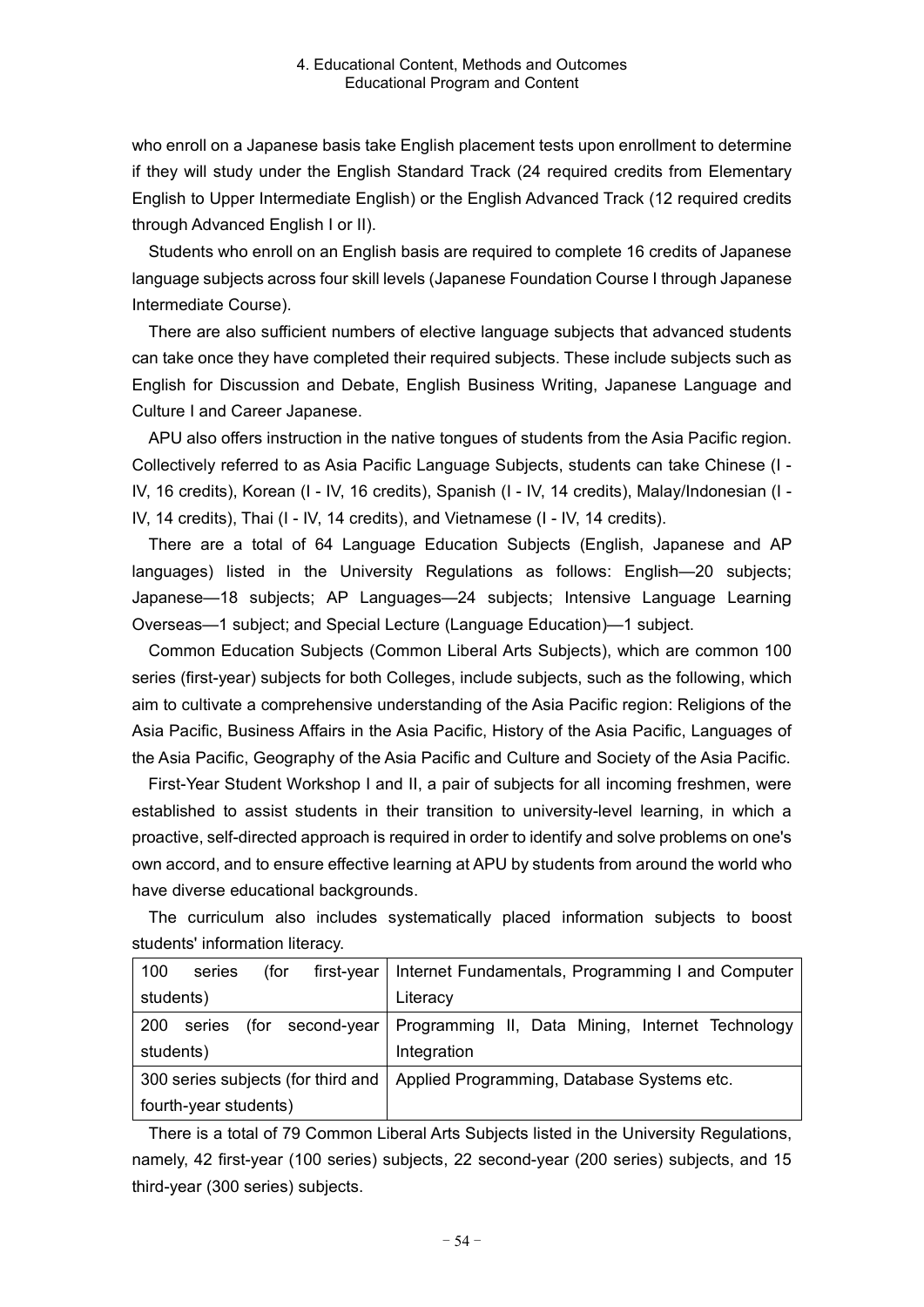Major Education Subjects common to both Colleges include the 200 series Field Study, in which students visit a location in Japan or overseas with their instructor to research a particular topic, Applied Training, a third-year seminar in which students conduct on-site research related to their other seminars with their supervisor, and the third-year seminars Major Seminar I and II. The fourth-year seminars Research Seminar and Undergraduate Thesis round out the six subjects (14 credits).

### ◆ **College of Asia Pacific Studies**

We have established Major Education Subjects in APS to develop wide-ranging problem solving ability and specialized know-how of the issues facing the Asia Pacific region centered on solid language proficiency and a basic understanding of the diverse cultures, histories, societies, natural environments, and historical conditions of the region. We have organized these Major Education Subjects into four clusters (i.e., courses) for students who want to systematically acquire expert knowledge in a specific field. As outlined below, Major Education Subjects account for at least 50% (62 of 124 credits) of the credits required for graduation.

In the University Regulations, there are 23 subjects (46 credits), including Development Policy and Environmental Policy, listed for Environment and Development; 31 subjects (62 credits), including Cultural Anthropology and Multiculturalism and Society, listed for Culture, Society and Media; 22 subjects (44 credits), including Tourism Policy and Tourism Development, listed for Hospitality and Tourism; and 24 subjects (48 credits), including International Politics and Security and International Organizations, listed for International Relations and Peace Studies.

### ◆ **College of International Management**

Based on a wide-ranging understanding of the diverse societies, cultures and traditions of the Asia Pacific, we will design a curriculum to develop students with the values and social awareness geared toward creating new businesses and to cultivate human resources with the drive and creativity to succeed in the dynamic world of business in Asia. To achieve this, we bolster student fundamentals in economics and management, develop advanced language proficiency, and improve intercultural communication skills in addition to specialized teaching and research in four fields (i.e., areas of study).

In the University Regulations, there are 11 subjects (22 credits), including International Management and International Human Resources Management, listed for Strategic Management and Organization; 11 subjects (22 credits), including Macroeconomics and Production Management, listed for Innovation and Economics; 11 subjects (22 credits), including International Logistics and Marketing Research, listed for Marketing; and 12 subjects (24 credits), including Financial Accounting I and Management Accounting, listed for Accounting and Finance.

As part of its efforts toward AACSB accreditation, APM creates a Curriculum Alignment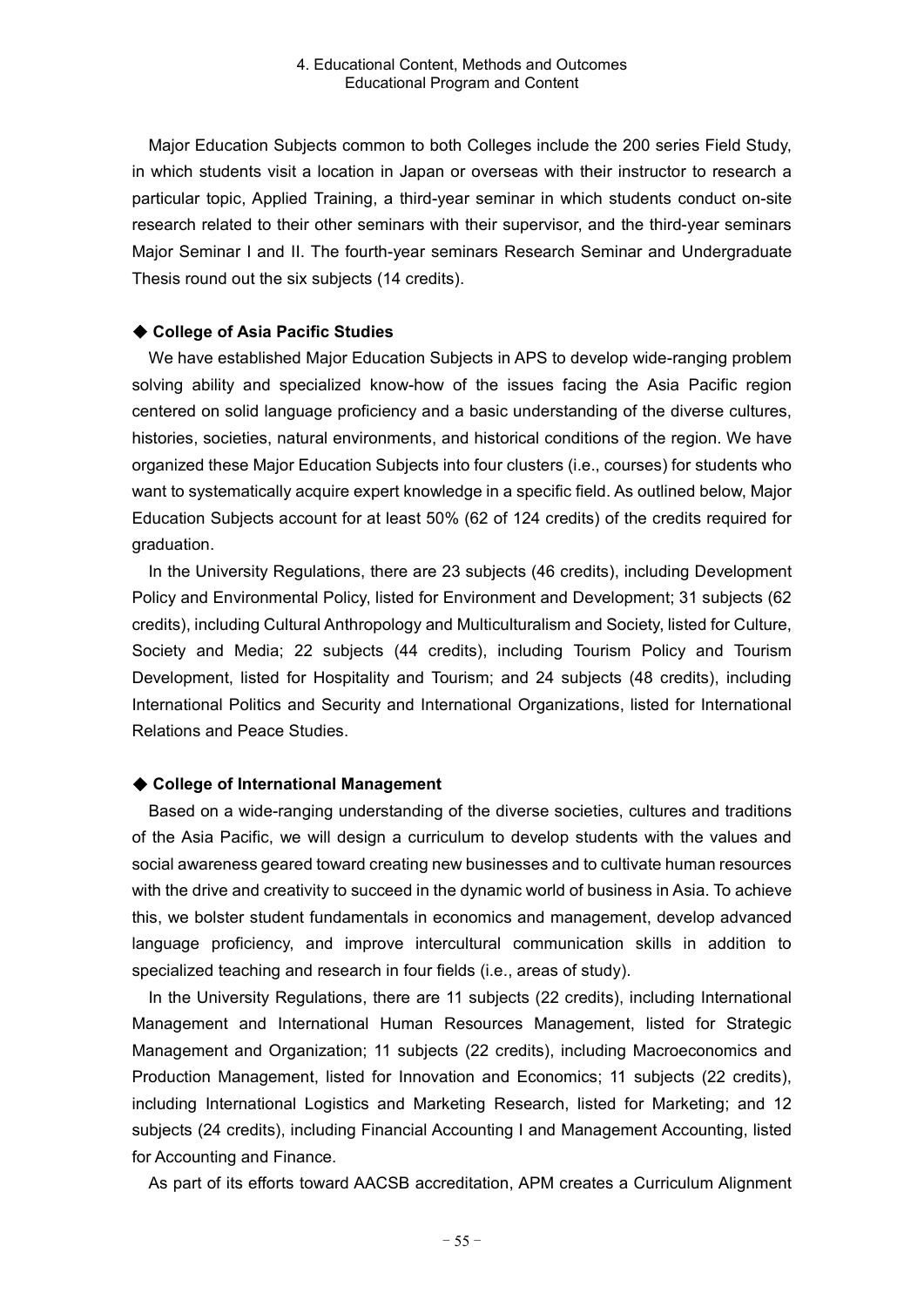Matrix (CAM) every year and posts it on the homepage (Ref. 4(2)-1). The CAM paints a clear picture of the relationship among the learning goals, learning objectives and Major Education Subjects in the College. By examining the matrix, students can easily understand what they can expect to learn by taking a certain subject. For the College, the matrix reveals which Major Education Subjects should be fortified in response to student learning.

### ◆ **Graduate School of Asia Pacific Studies**

Masters Programs in the Graduate School of Asia Pacific Studies

The Master's Program in GSA offers two majors: Asia Pacific Studies and International Cooperation Policy. The Major in Asia Pacific Studies has two Divisions, International Relations and Society and Culture, while the Major in International Cooperation Policy has five Divisions—International Public Administration, Public Health Management, Sustainability Science, Tourism and Hospitality and Development Economics—in order to provide students with a balance of knowledge about issues concerning the Asia Pacific region common to all Divisions and in-depth knowledge specific to their respective Divisions. The curriculum is composed of subjects in the following categories: Analytical Foundation Subjects, Core Subjects on the Asia Pacific Region, Seminars, Division Major Subjects, Core Related Subjects, and Optional Subjects, and it is designed so that students can systematically enroll in these subjects focusing primarily on one Division.

[1] Analytical Foundation Subjects

This category contains two required subjects, Research Methods and Academic Writing and Information Resources and Data Analysis, that provide students with the analytical research methods and writing skills they need to pursue studies and research in GSA.

[2] Core Subjects on the Asia Pacific Region

This category contains subjects on the societies, cultures, politics, and economies in the Asia Pacific region, such as Social and Cultural Processes in the Asia Pacific and Politics and Economics in the Asia Pacific, as well as area studies subjects; it aims to provide students with wide-ranging, fundamental knowledge.

[3] Major Subjects (Division Major Subjects and Core Related Subjects)

The Major in Asia Pacific Studies offers Major Subjects in two Divisions, International Relations and Society and Culture, which aim to provide students with the expert knowledge in their respective research field. The Major in International Cooperation Policy offers Major Subjects in five Divisions—International Public Administration, Public Health Management, Sustainability Science, Tourism and Hospitality and Development Economics—which aim to provide students with the expert knowledge in their respective research field. Students are permitted to enroll in Major Subjects from the other major program which, in turn, allows them to engage in wide-ranging education and research. In addition, Seminars are designed to help students synthesize their coursework into a master's thesis or research report.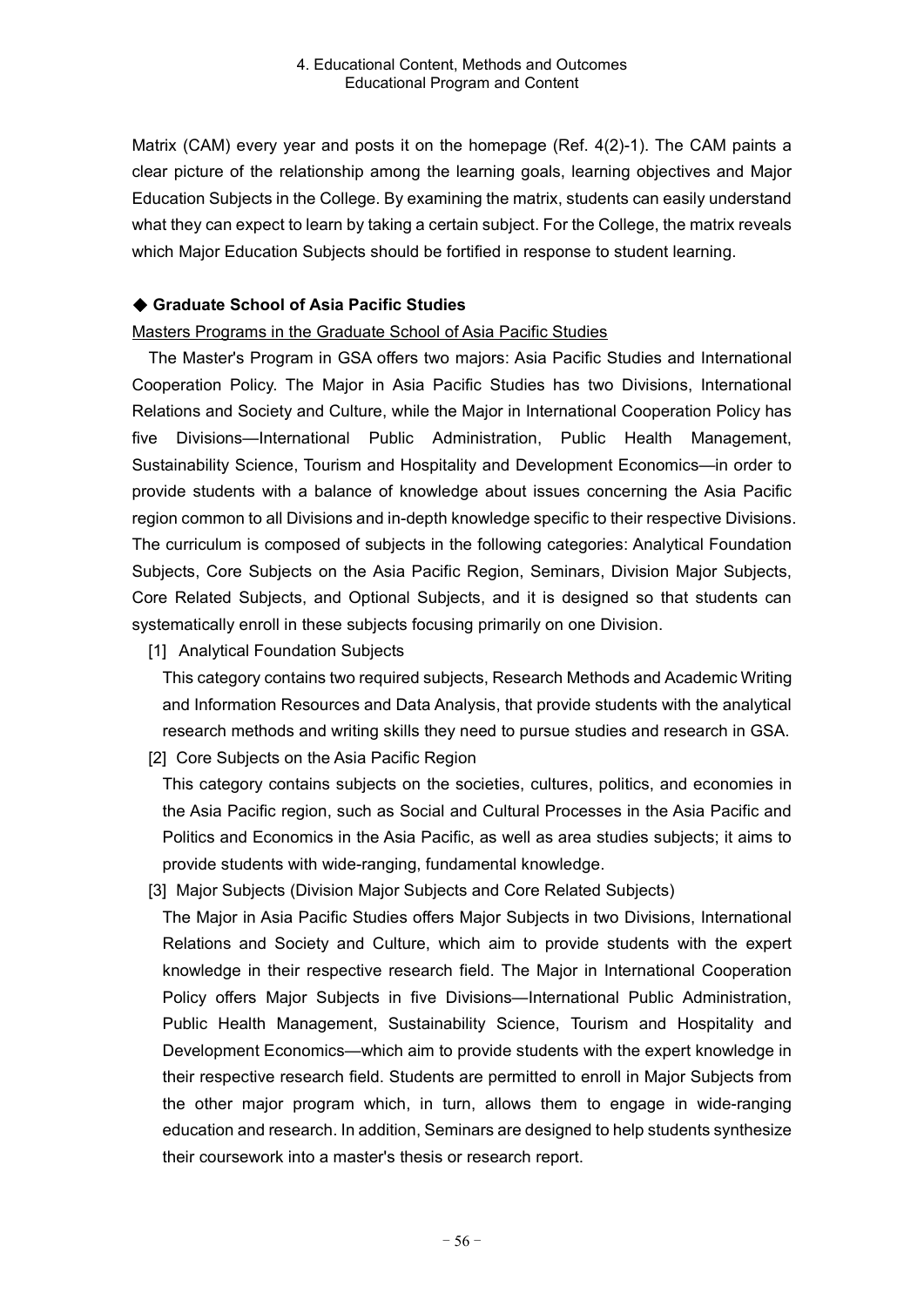| major in noia raomo otaaloo / major in mtornational ooopolation romoy |                          |                          |  |
|-----------------------------------------------------------------------|--------------------------|--------------------------|--|
| <b>Number of Required Credits</b><br>Category                         |                          |                          |  |
| <b>Analytical Foundation Subjects (Required)</b>                      | 4 credits                |                          |  |
| Core Subjects on the Asia Pacific Region                              | 4 credits                | 32 credits <sup>*2</sup> |  |
| <b>Seminars</b>                                                       | 4 credits                |                          |  |
| <b>Major Subjects</b>                                                 | 10 credits <sup>*1</sup> |                          |  |

## Major in Asia Pacific Studies / Major in International Cooperation Policy

- \*1 Students must complete at least 10 credits of Major Subjects from their respective Division.
- \*2 In addition to the credits stipulated for each category, the credits that students earn by taking Core Subjects on the Asia Pacific Region, Seminars, Division Major Subjects, and Core Related Subjects can be included in the number of credits required for completion.

## Doctoral Program in the Graduate School of Asia Pacific Studies

The curriculum in the doctoral program consists of two Lecture Subjects (2 credits each), six Seminars (2 credits each), three Research and Presentation Subjects (2-4 credits each) and two Tutorials (2 credits each), for a total of 13 subjects (30 credits). Including the two first-year lectures, Perspectives on Asia Pacific Studies and Theories for Asia Pacific Studies, all subjects are required and students enroll as illustrated below.

Starting from the first semester, students take one seminar a semester (Advanced Research on Asia Pacific Studies I~VI; 2 credits each) in which they conduct research in preparation for writing a dissertation and receive supervision from a faculty supervisor.

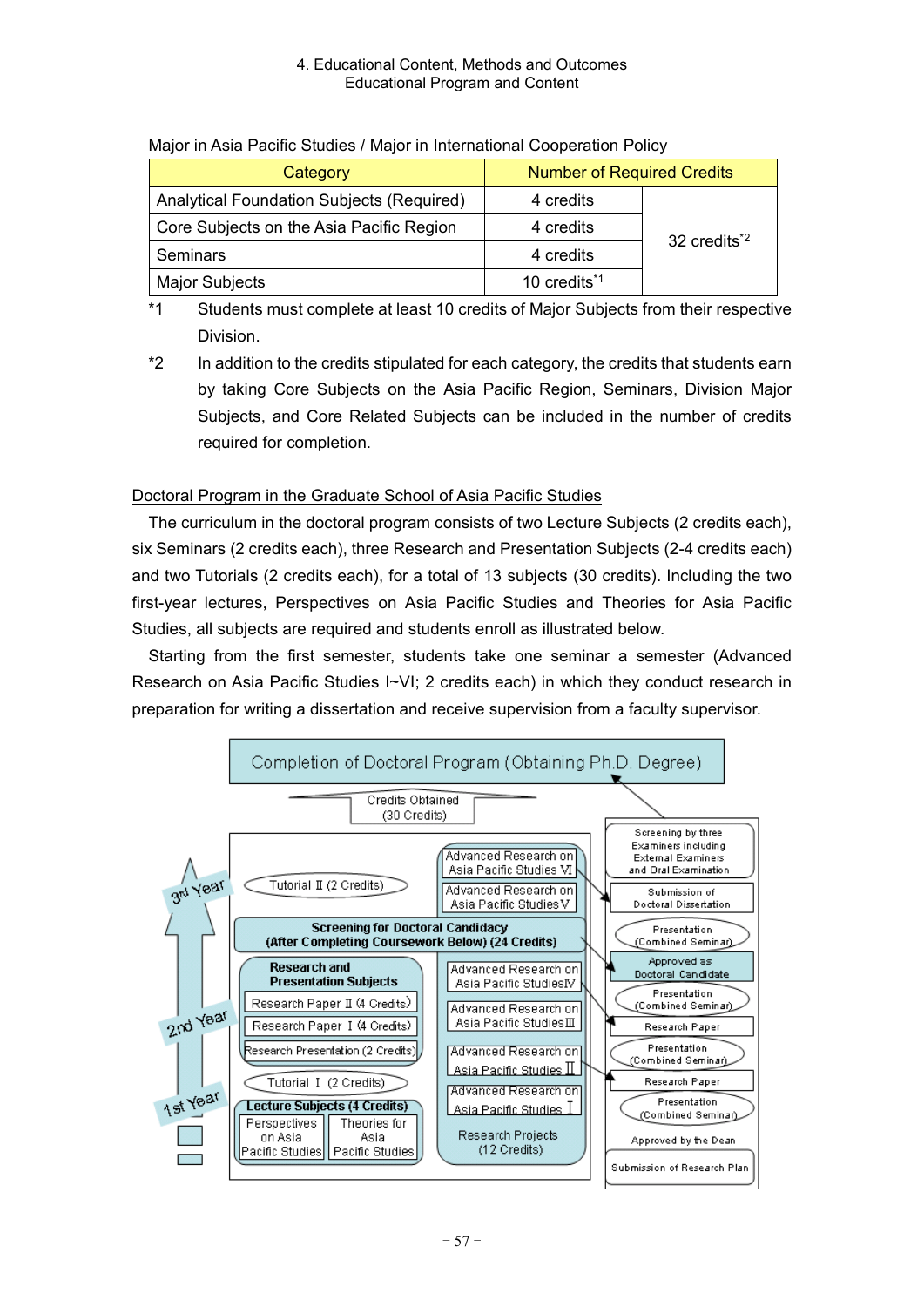### ◆ **Graduate School of Management**

As part of its efforts toward AACSB accreditation, the Graduate School of Management creates a Curriculum Alignment Matrix (CAM) every year and posts it on the homepage (Ref. 4(2)-2). The CAM paints a clear picture of the relationship among the learning goals, learning objectives and Major Subjects in the Graduate School. By examining the matrix, students can easily understand what they can expect to learn by taking a certain subject. For GSM, the matrix reveals which Major Subjects should be fortified in response to student learning.

# **(2) Does each program offer suitable educational content in accordance with the curriculum policy?**

In addition to policies enacted every four to six years when curriculum reforms are implemented, subject offering policies for the upcoming academic year are drafted for each College and Graduate School every year, and these are adjusted on a university-wide basis before any subjects are offered (Ref. 4(2)-3). This adjustment process also serves as a check-and-balance system, ensuring that the educational content is suitable for each program.

## ◆ **College Common**

To ensure that educational content is suitable for the bachelor's degree programs, the syllabus for each subject clearly presents the standards for completion (Ref. 4(2)-4). The situation for Common Education Subjects (Language Education Subjects and Common Liberal Arts Subjects) in the bachelor's degree programs is as follows.

As for Language Education Subjects (English, Japanese and AP Languages), a suitable number of language classes is offered based on the number of incoming freshmen and their placement test results in accordance with the basic rules for language subject offerings.

- [1] Enough classes will be offered for required foreign language subjects (English and Japanese) so that all students eligible for these subjects can take them.
- [2] Language for Specific Purposes (LSP) subjects will be offered for students who complete their required foreign language subjects (English and Japanese).
- [3] Subjects will be offered for the six Asia Pacific Languages: Chinese, Korean, Spanish, Malay/Indonesian, Thai, and Vietnamese.

Common Liberal Arts Subjects, as opposed to Major Education Subjects, are offered to provide students with broad-based fundamental knowledge. To ensure that educational content is suitable for the bachelor's programs, the level that students are expected to achieve by the time they complete a subject are explicitly defined.

We proactively promote Active Learning, that is, off-campus experiential academic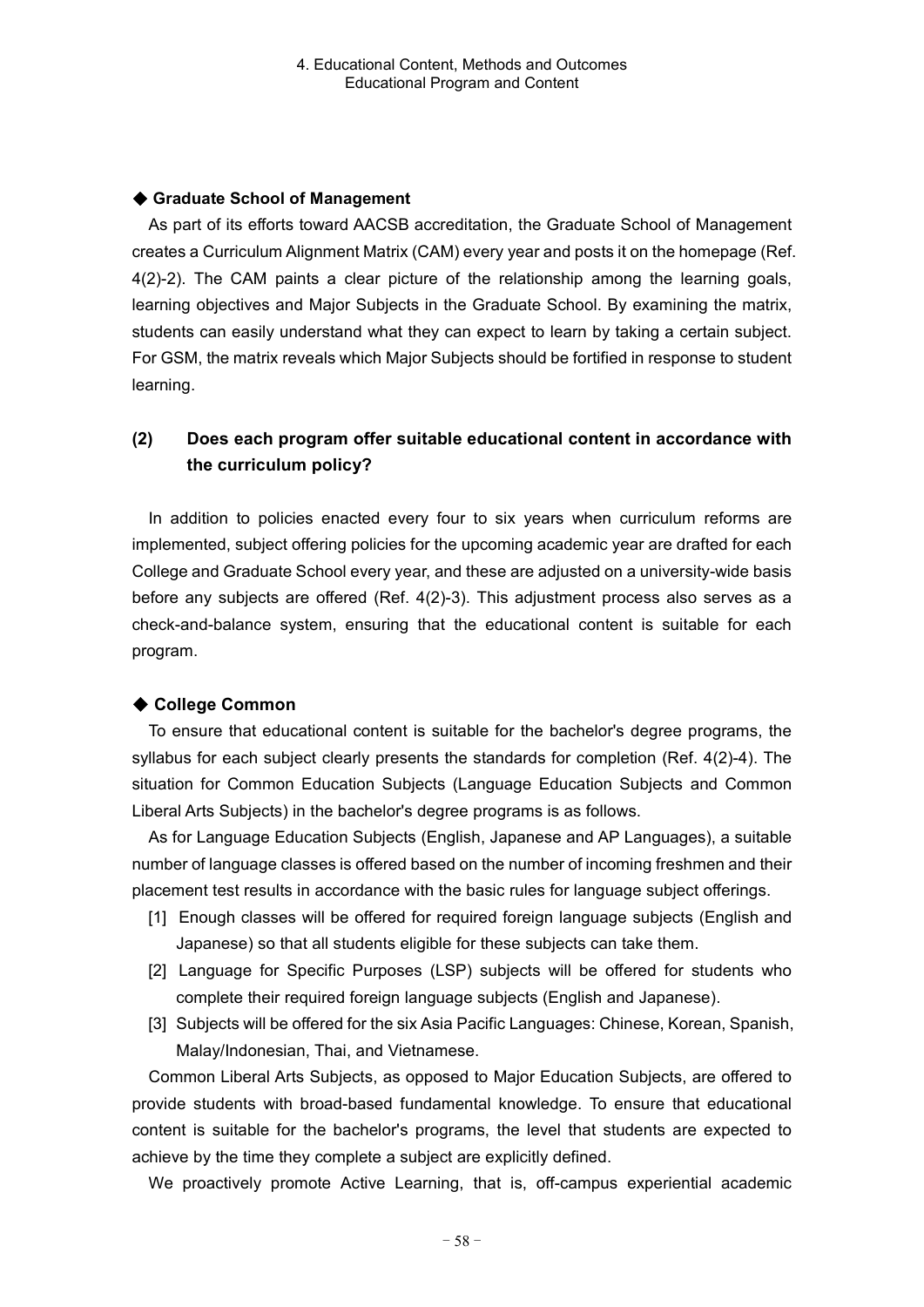programs that deepen students' ties with society and their practical skills. More specifically, we have developed and offer the following wide variety of programs: a) Freshman Intercultural Relations Study Trip ("FIRST") Program, an introductory study abroad program on which first-year students visit certain locations in Korea to conduct research in small groups, b) overseas language training, immersive language education programs at foreign universities, c) internships, d) volunteer activities, e) field study and f) student exchange programs. In particular, the FIRST Program serves as an introductory level Active Learning program, and every year, about 150 first-year Japanese-basis domestic students participate.

Preliminary and follow-up training sessions have been established in developing and offering these subjects for credit, and this provides sufficient coverage of practical and inclass hours as stipulated in the Standards for the Establishment of Universities. Furthermore, opportunities for follow-up reports and presentations are offered to promote the sharing and dissemination of learning outcomes. As shown below, the number of participants in domestic and international off-campus programs have been steadily increasing over the past three years.

| Programs | <b>Student</b> | AY2011 | AY2012 | AY2013 |  |
|----------|----------------|--------|--------|--------|--|
|          | <b>Type</b>    |        |        |        |  |
|          | Domestic       | 273    | 268    | 276    |  |
| Domestic | students       |        |        |        |  |
| programs | International  | 187    | 178    | 106    |  |
|          | students       |        |        |        |  |
|          | Domestic       | 308    | 315    | 346    |  |
| Overseas | students       |        |        |        |  |
| programs | International  | 90     | 73     | 97     |  |
|          | students       |        |        |        |  |

APU has also established the All-APU Freshman Education Council, which strives to systematize freshman education, including freshman education subjects, first-year student orientation, and various programs targeting freshmen in cooperation with both Colleges and all Divisions. APU was awarded the AY2008 Academic GP for these initiatives, and since the conclusion of the funded project, we have continued to strengthen systems by hiring new faculty members for the Education Development and Learning Support Center. The aims of these initiatives are as follows:

- [1] Adjust and transfer smoothly into university life;
- [2] Develop an APU identity and gain an understanding of the university's basic ideals and history;
- [3] Build relationships with peers and develop a Learning Community;
- [4] Develop intercultural understanding and tolerance toward other cultures and value systems;
- [5] Elevate student motivation to study and set goals for future career paths;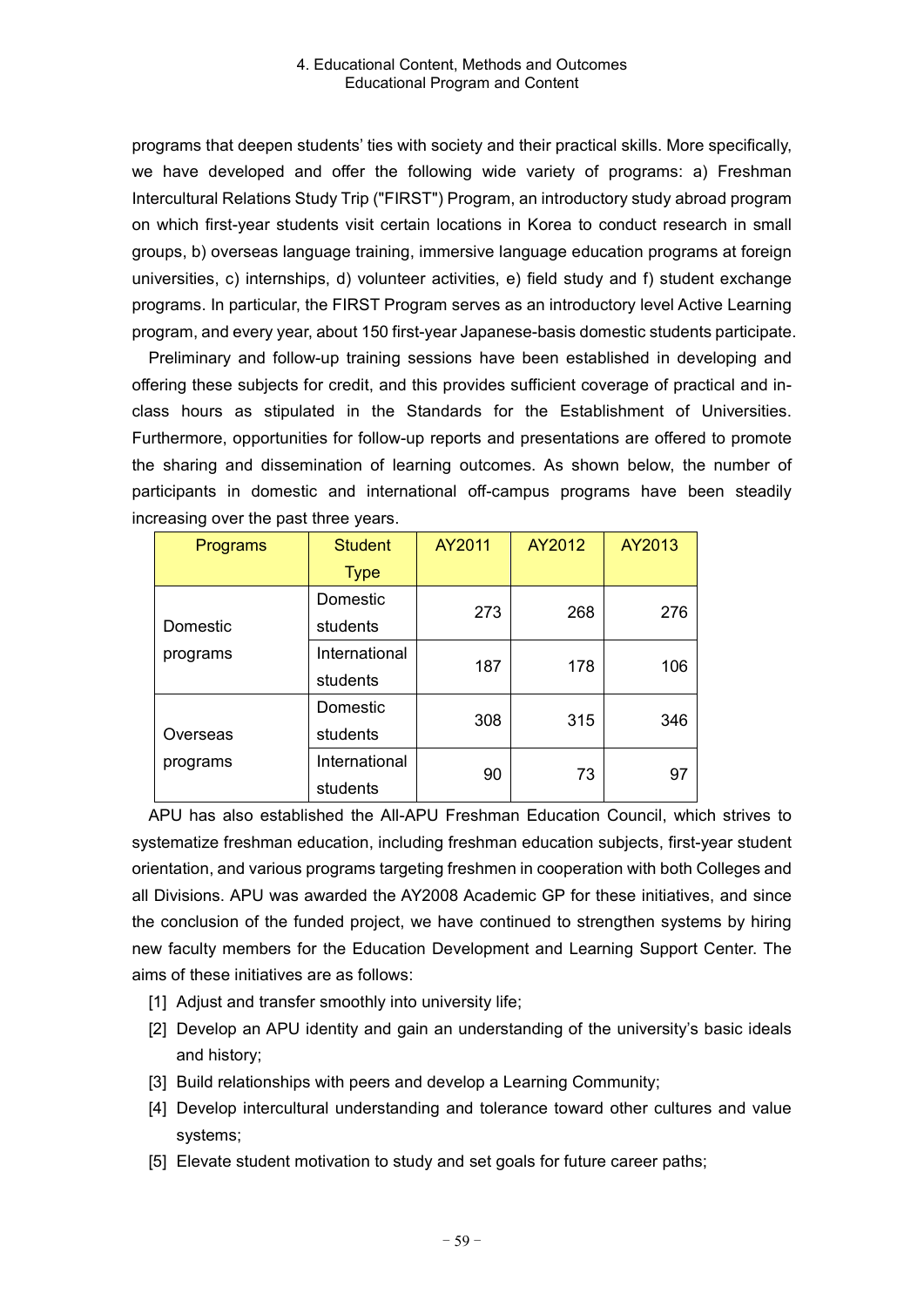- [6] Acquire the ability to work in collaboration with others;
- [7] Acquire the knowledge and ways of thinking required for university education across all disciplines;
- [8] Promote self-directed reading, research, thinking, cooperation, discussion, analysis and dissemination.

Our primary curricular initiative was the establishment of the First-Year Student Workshop and Introduction to APU subjects. First-Year Student Workshop I and II are mandatory for all incoming freshmen. FYSW I is separated into domestic and international student classes, and students acquire academic literacy by learning how to conduct literature surveys, retrieve information, write reports, cite properly, avoid plagiarism and give presentations. FYSWII classes are a mix of domestic and international students, and they provide students with the skills and attributes they need to critically examine social issues and propose creative solutions to problems while working with classmates who have different cultural backgrounds by way of intercultural understanding experiences, a must for APU, multicultural group work, and interactive classes (in which students must proactively participate).

Introduction to APU is a seminar that combines faculty lectures and peer (i.e., upperclassmen)-led workshops with the aim of cultivating intercultural understanding and multicultural group work skills. It is offered in 30-person mixed classes of domestic and international students. One peer leader is assigned to every six freshmen to facilitate group discussions and multicultural cooperative learning. We boost students' motivation to learn at APU by using the intercultural experiences of upperclassmen on the campus as case studies and inviting the first president to give a special lecture.

With regard to extracurricular initiatives, we opened the Self-Access Learning Center in 2007 in an effort to boost students' language proficiency, and we have since assigned specialists there who can provide language learning advice (Ref. 4(2)-5). There, in cooperation with Japanese and English language instructors from the Center for Language Education, study consultations and one-on-one lessons are provided, and various workshops and study sessions for different language proficiency levels and purposes are held.

In addition to this, we established the Writing Center to improve academic writing in both English and Japanese. Here, faculty serving as coordinators and students trained to provide writing support assist those students who wish to improve their skills (Ref. 4(2)-6). Furthermore, faculty in charge of academic advising and faculty from the Center for Language Education cooperate to offer academic advising to all students (Ref. 4(2)-7). There are advising booths in the Learning Commons and consultation rooms in the Academic Office.

Additionally, faculty members set aside 95 minutes per week as Office Hours to provide students with appropriate guidance on their studies.

To assist students who are performing poorly, the Academic Office identifies students who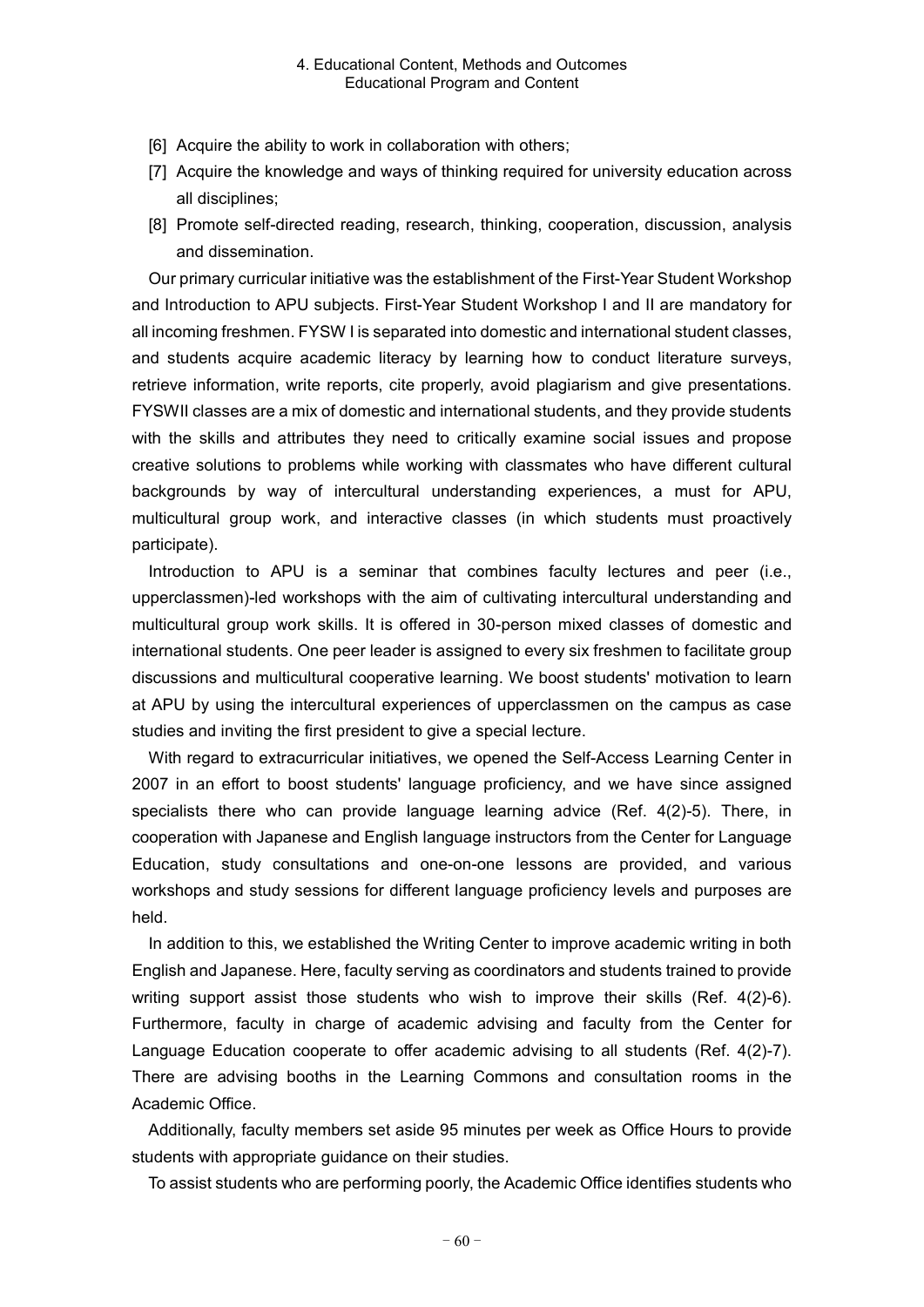are not completing sufficient numbers of credits and calls them in for academic advising sessions. International student supervision covers not only registration support but assistance to maintain student status. Students who have completed insufficient credits are interviewed and advised every semester and warned with regard to scholarship revocation.

Students enrolled for more than four years are permitted to register up to 24 credits per semester (the same as seventh and eighth-semester students). Before the subject registration period begins, they are urged to register and are given opportunities for faceto-face meetings at the Office counter. Student registration status is confirmed after the registration period, and second opportunities to meet staff are offered to encourage enrollment.

To help students adjust to life at the university as quickly as possible, faculty and staff have cooperated to establish the Fellow Advisory Group (FLAG), a student a peer support group that operated freshmen orientations. These efforts have successfully boosted freshmen awareness of the university's systems.

Educational content that takes university-high school collaboration into consideration is outlined below (Ref. 4(2)-8). Pre-enrollment program participants complete self-assessment surveys containing the same questions before and after their programs so the university can measure changes in their behavior and ascertain the actual situation (Example question: "Did you learn to express your thoughts clearly and logically in essay form?").

Campus Visit Day (for AY2014 enrollees)

Campus Visit Day is an event for domestic students who took special entrance examinations and had their admission approved early. There are events to stimulate learning, measure student English proficiency and provide pre-enrollment study counseling. Their guardians are also invited. (Participation rate: 63.3% (421 of 665 accepted applicants))

Schooling (for AY2014 enrollees)  $\bullet$ 

Twelve Schooling Sessions are held at four venues around Japan (Tokyo, Osaka, Fukuoka, and Oita) to provide scheduled enrollees with individual learning support and confirm their progress on pre-enrollment assignments. (Number of participants: 158; Participation rate: 79%)

APU Basic Skills Brush-up Course (for AY2014 enrollees)

This course is held in March to expose students to university life before enrollment. They spend two weeks living in AP House and join various sessions aimed at facilitating their transition to university-level learning. (Number of participants: 203; Rate of course completion: 99%)

ACCESS Program (Pre-Enrollment Study Abroad)

This program is held in the March immediately preceding enrollment. Students spend two weeks studying at St. Edward's University in the United States where they take a variety of classes to improve their English and other skills. Not only can students experience study abroad and cross-cultural learning early before embarking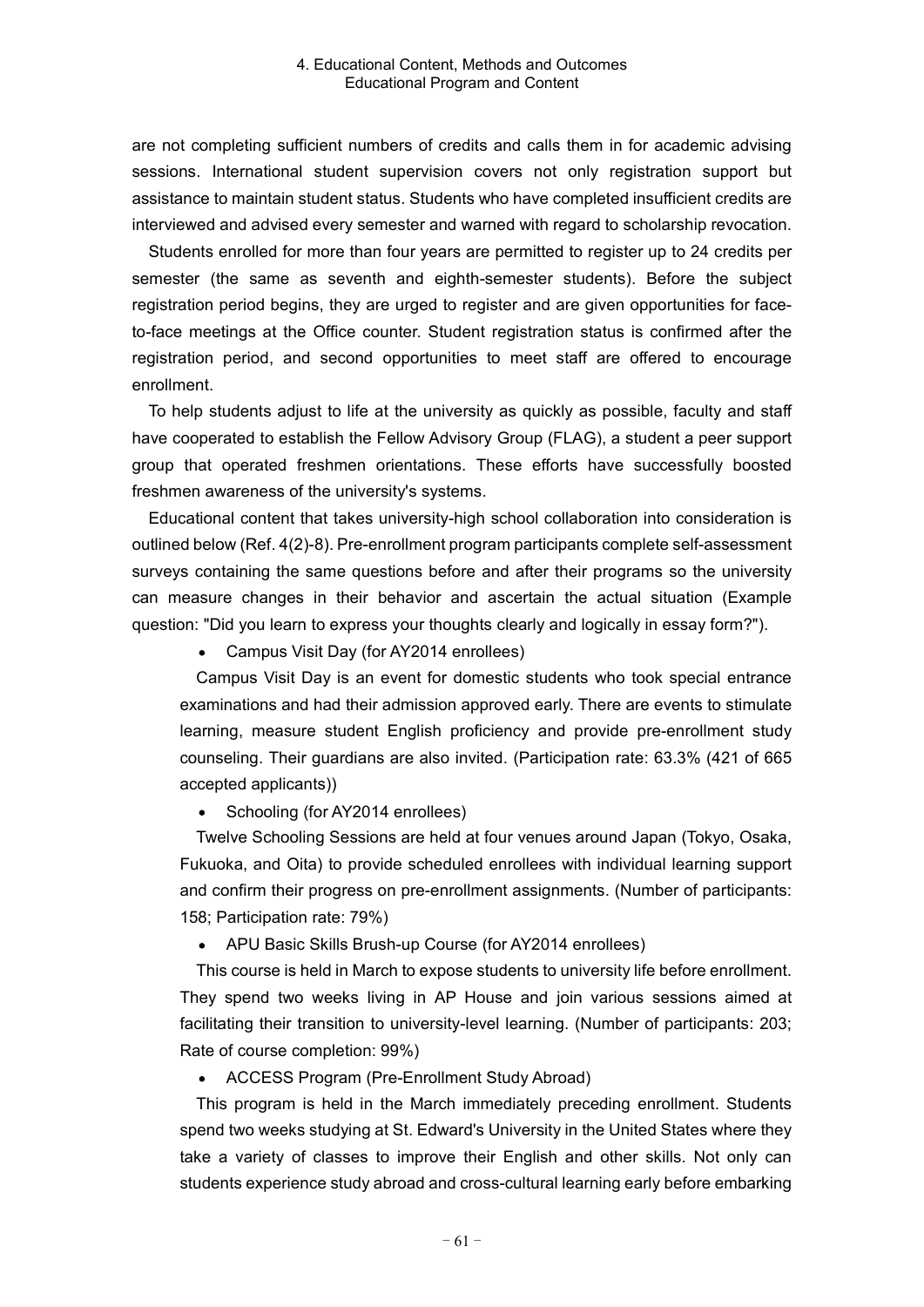on their university careers, they are also afforded an opportunity to plan their next four years at APU. An overview of the program since it commenced can be found in the table below.

|                 | AY2011            | AY2012            | AY2013            |
|-----------------|-------------------|-------------------|-------------------|
|                 | (dispatched March | (dispatched March | (dispatched March |
|                 | 2012)             | 2013)             | 2014)             |
| No. of          | 9                 | 24                | 37                |
| applicants      |                   |                   |                   |
| Number of       | 8                 | 23                | 22                |
| <b>Students</b> |                   |                   |                   |
| Sent            |                   |                   |                   |

\*Capacity: 20 (depending how many people can stay in the host university's dormitories)

## ◆ **College of Asia Pacific Studies**

Introduction to Survey and Research Methods (2 credits) is a subject intended for students in their second year or higher. It not only allows students to learn about social science research, it seeks to enhance their basic research, report writing and presentation skills. In addition, the Research Methods subjects (2 credits) in each Cluster enable students to learn fundamental skills, such as how to conduct literature surveys and field research. Furthermore, the third-year seminars, Major Seminar I and II (2 credits each), aim to deepen students' understanding of the expert knowledge they need to write a thesis, while the fourth-year seminars, Research Seminar (2 credits) and Undergraduate Thesis (4 credits), are designed to provide students with an opportunity to take full advantage of the skills and know-how they have accumulated through their first three years in order to write a thesis, i.e., the culmination of four years of study.

### ◆ **College of International Management**

All freshmen are required to register three subjects (6 credits)—Introduction to Business Management, Business Mathematics, and depending on their placement test scores, Fundamental Mathematics. Although not required, there are also five subjects (10 credits) of Core Subjects that students are strongly urged to take to prepare them for their studies in their respective fields. These are Accounting I, Accounting II, Finance, Principles of Marketing and Organizational Behavior. Major Education Subjects account for at least 50% (62 of 124 credits) of the credits required for graduation.

Furthermore, the third-year seminars, Major Seminar I and II (2 credits each), aim to deepen students' understanding of topics they need to know in order to write a thesis by way of in-depth study and discussion, while the fourth-year seminars, Research Seminar (2 credits) and Undergraduate Thesis (4 credits), are designed to provide students with an opportunity to take full advantage of the skills and know-how they have accumulated through their first three years in order to write a thesis, i.e., the culmination of four years of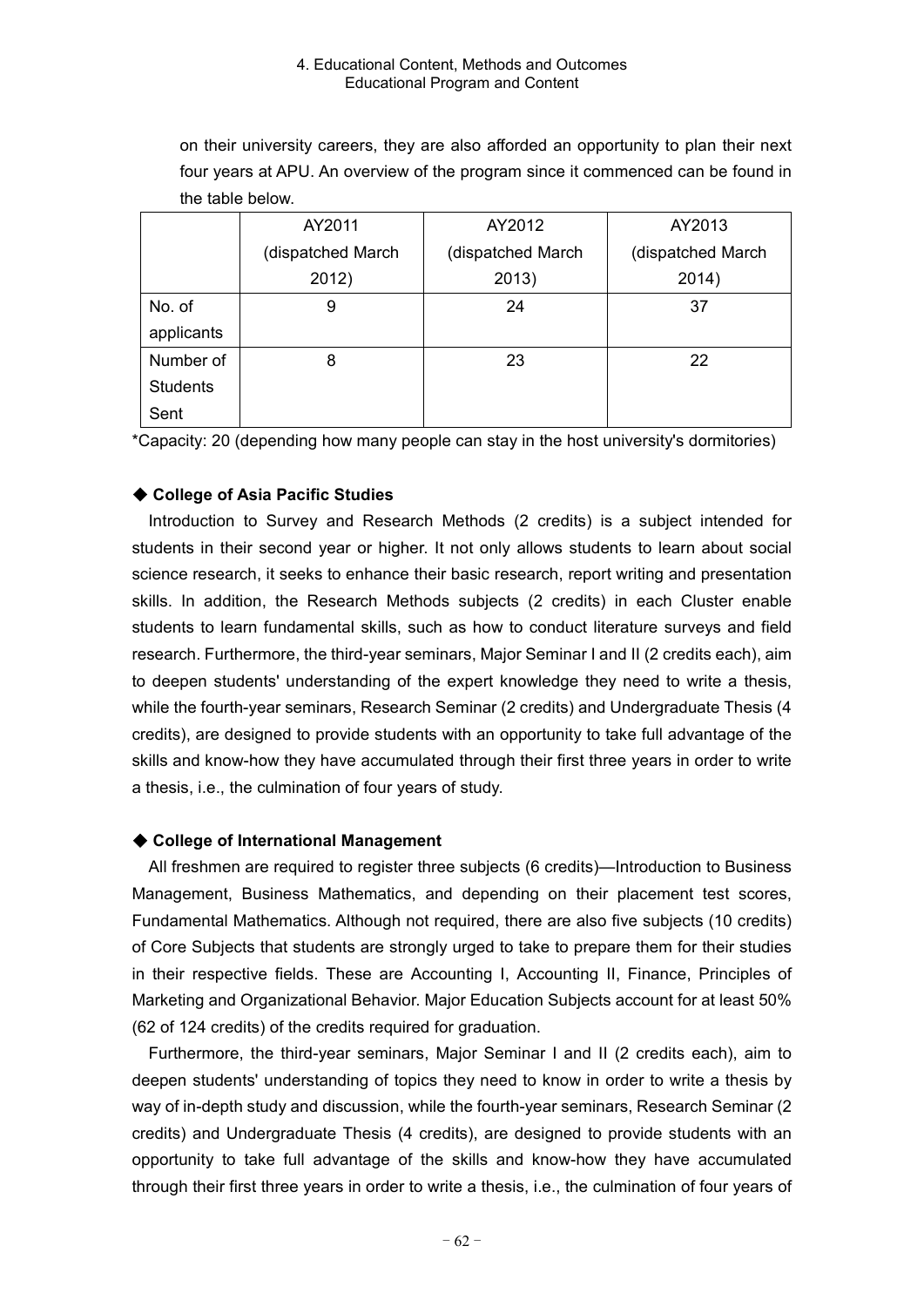study.

### ◆ **Graduate School of Asia Pacific Studies**

### Masters Programs in the Graduate School of Asia Pacific Studies

To enable transitions from a variety of academic calendars, both Majors offer Analytical Foundation Subjects and Core Subjects on the Asia Pacific Region, and students must complete four credits from each category. On top of this, students can elect to take Core Related Subjects, which are common to both Majors and which offer an organized approached to the coursework in each Major (Ref. 4(2)-9, p. 22).

As follows, GSA also offers the two programs in cooperation with foreign research institutions.

The first is the international material flow management (IMAT Program) in which students spend their first year studying at APU and their second year studying at Trier University of Applied Sciences in Germany. (This program was founded in the fall of 2006). In Germany, students are provided with internships as well as opportunities to practically apply what they have learned and researched. Students submit a research report to APU and a master's thesis to Trier University of Applied Sciences, and if successful, they are awarded two degrees, a Master of Science in International Cooperation Policy and a Master of Engineering. Actual figures are as follows.

|                              | 2006 | 2007 | 2008 | 2009 | 2010 | 2011 | 2012 | 2013 |
|------------------------------|------|------|------|------|------|------|------|------|
| <b>IMAT Program Students</b> |      | 23   |      |      |      |      |      |      |

The second is the Indonesia Linkage Program, a dual degree program operated under the auspices of the Indonesian government's Phase III Advanced Human Resources Development Project. Students on the program spend their first year studying at Bravijaya University and their second year studying at APU. (The program began in 2008, with the first cohort coming to APU in the fall of 2009.) Students who complete a master's thesis (or research report) are awarded two degrees: a Master of Science in International Cooperation Policy and a Master of Public Administration. Actual figures are as follows.

|                           | 2008 | 2009 | 2010 | 2012 |  |
|---------------------------|------|------|------|------|--|
| Indonesia Linkage Program |      |      |      |      |  |

### Doctoral Program in the Graduate School of Asia Pacific Studies

In addition to receiving guidance on their dissertations, students can engage in systematic learning by completing 30 credits of coursework (Ref. 4(2)-9, p.79).

## ◆ **Graduate School of Management**

[1] Systematic coursework

To enable transitions from a variety of academic backgrounds, GSM offers two categories of subjects common to all Specializations, that is Analytical Foundations and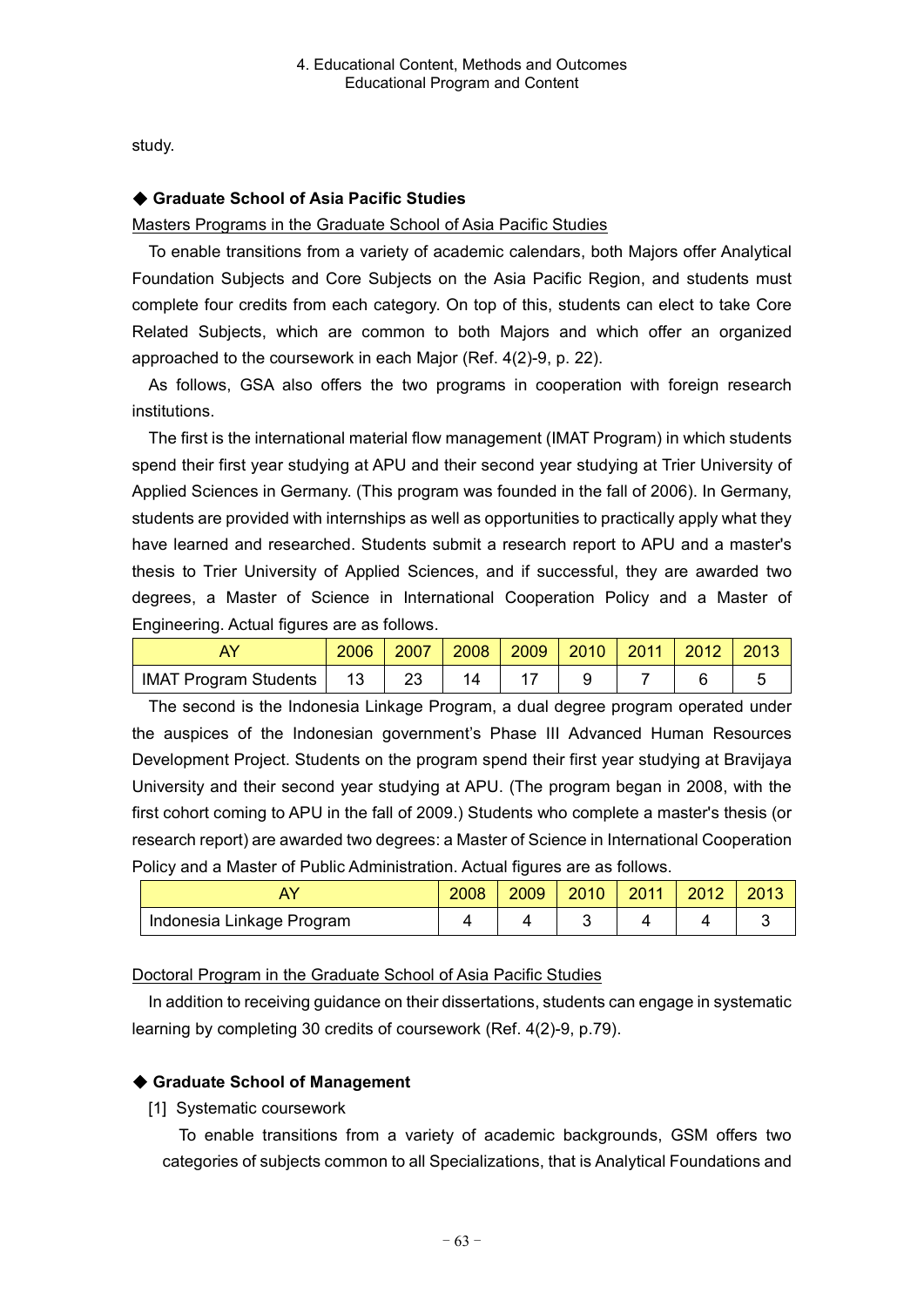Core Business Fundamentals, and students must complete 22 credits from these categories. On top of this, students can elect to take Core Related Subjects, which offer an organized approach to the coursework in each specialization, and international students can take Japanese Language Subjects (Ref. 4(2)-9, p. 52).

[2] Business cases

Since the Graduate School opened in 2003, the Case Development Steering Committee has developed business cases. In AY2013 eight cases were developed, including "Branding in the Cut Flower Industry: Suntory's Applause and Moondust", "Innovation Management: Nippon Film" and "Innovation Management: Beppu Hatto Onpaku", all of which were focused on the Asia Pacific region, and in some cases even more locally (Oita Prefecture and Beppu City). The number of original cases developed at APU now totals 70, and all of these make the most of APU's unique characteristics.

# **2. Assessment**

## **(1) Items that are Showing Results**

## ◆ **University-wide**

1) Establishing suitable subjects for each program

With regard to the appropriate offering of the necessary lecture subjects, subject offering policies for the upcoming academic year are drafted for each College and Graduate School every year, and these are adjusted on a university-wide basis before any subjects are offered (Ref. 4(2)-10). This adjustment process also serves as a check-and-balance system, ensuring that the educational content is suitable for each program (Ref. 4(2)-3).

### 2) Strengthening freshmen education

Since the establishment of the All-APU Freshmen Education Council in AY2008, as mentioned earlier, we have fundamentally revised and strengthened First-Year Student Workshop I and II, and we have established Introduction to APU. In relation to this, we established the Self-Access Learning Center (SALC) and the Writing Center, and we adopted academic advising, among other measures to promote self-directed learning. We also rolled out pre-enrollment education programs. In this way, we have successfully developed a comprehensive freshman education system (Ref. 4(2)-5; Ref. 4(2)-6; Ref. 4(2)- 7).

### 3) Systematizing subjects

Under the graduate school AY2014 Curriculum, the basic approach of establishing a curriculum structure that clarifies academic disciplines while reinforcing expertise was adopted (Ref. 4(2)-11, p.2). In GSA, students reinforce their expertise by taking at least 10 credits of subjects from one of two Divisions of the Asia Pacific Studies Major—International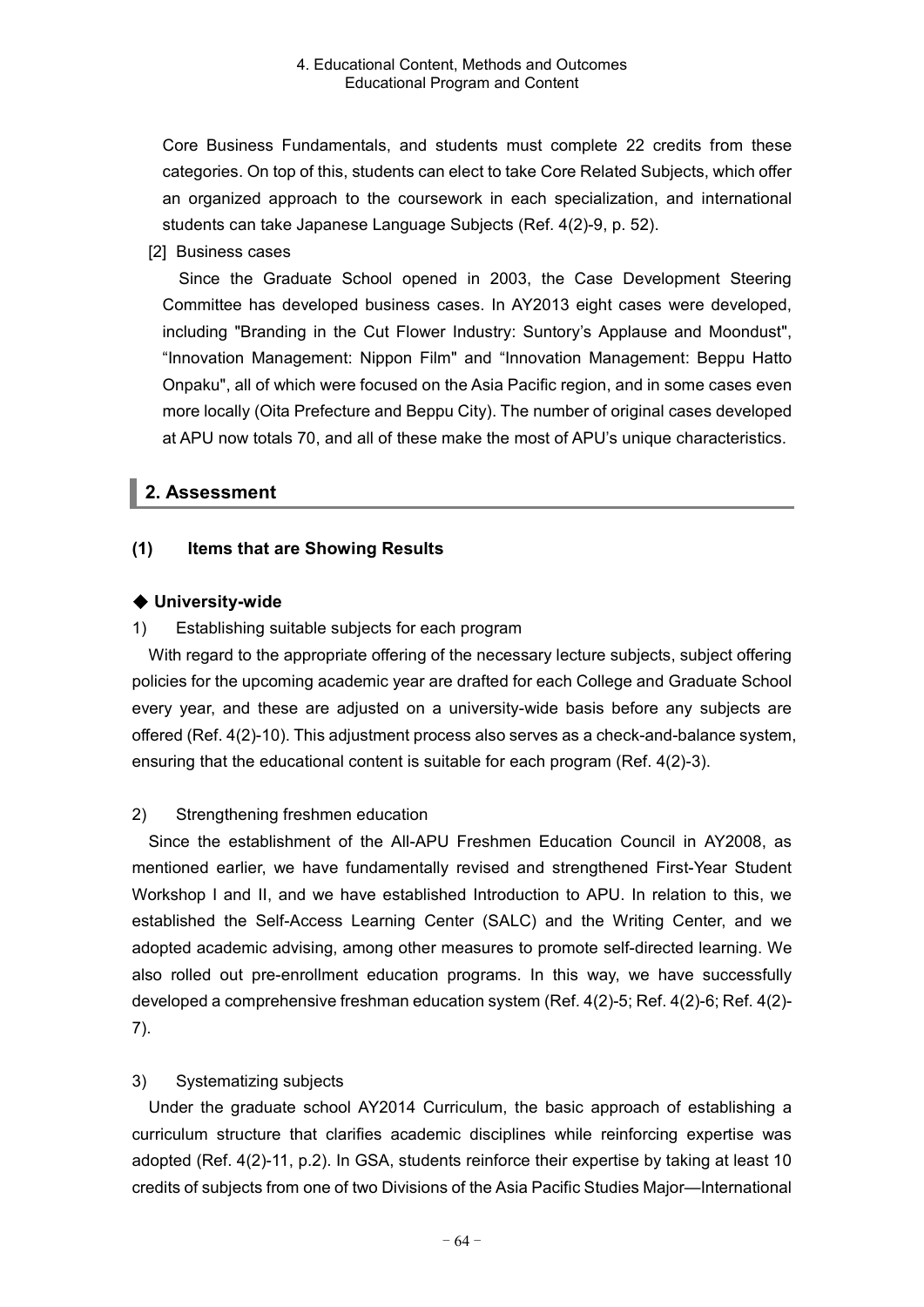Relations and Society and Culture—or one of the five Divisions in the International Cooperation Policy Major: International Public Administration, Public Health Management, Sustainability Science (which includes the International Material Flow Management Program (IMAT) Program), Tourism and Hospitality, and Development Economics. In GSM, students deepen their expertise by taking at least eight credits in one of the four Specializations: Japanese Management, Accounting and Finance, Marketing and Management and Innovation and Operations Management.

## **(2) Areas for Improvement**

### ◆ **Graduate School of Management**

1) Utilizing business cases in class

To ensure that students acquire the comprehensive knowledge of business and management stipulated in the educational objectives (human resources development goals), the Case Development Steering Committee was established to develop cases focused on Japan and the Asia Pacific region; however, no efforts have been made thus far to monitor how cases are used in class and verify their effectiveness.

# **3. Strategic Direction for the Future**

### **(1) Items that are Showing Results**

### ◆ **University-wide**

1) Establishing suitable subjects for each program

With regard to the appropriate offering of the necessary lecture subjects, subject offering policies for the upcoming academic year are drafted every year, and these are adjusted on a university-wide basis before any subjects are offered. Since this is an annual process, efforts will be made to continually refine and advance the subject offering policies.

### ◆ **College Common**

1) Reviewing the outcomes of freshman education

We will review the outcomes of the freshman education programs we have striven to enhance and incorporate those efforts in the next round of academic reforms.

### ◆ **Graduate School Common**

### 1) Systematizing subjects

We will review the degree to which we have strengthened our specializations, one of the goals of the AY2014 graduate school reforms.